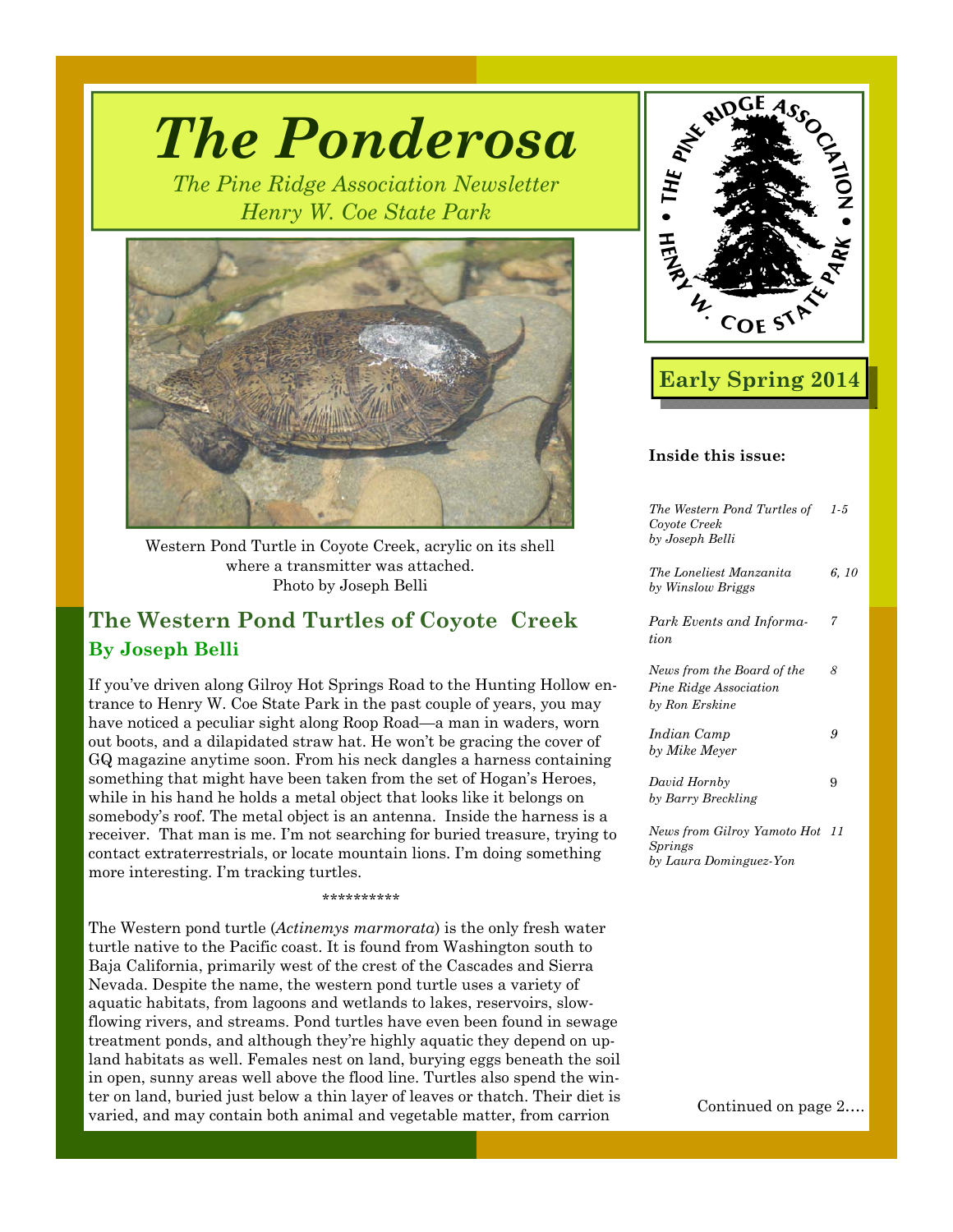### **The Western Pond Turtles of Coyote Creek continued….**

to algae. No matter what they eat, they must do so while submerged, for Western pond turtles are incapable of feeding on dry land. With long life spans, some may live over fifty years in the wild.

Western pond turtles may have long individual life spans, but as a species they have been on the decline for over a century. They were harvested heavily following the Gold Rush, when great quantities were shipped as food. Later, they were collected to satisfy the demands of the pet trade. But the greatest threat to the Western pond turtle has always been habitat loss. Wetlands have been drained, and rivers and streams have been tapped and channelized, losing their habitat complexity. Dams and reservoirs have also combined to alter habitat for the worse. In some regions, populations have been devastated; in Washington they have become very rare, while in the San Joaquin Valley, where they once numbered in the millions, they exist in small, scattered populations, and in southern California, only a handful of viable populations remain. Today, the stronghold for the species lies in northern California and Oregon. Although the turtle is not listed under the federal Endangered Species Act, further declines could result in such a designation. In California the Western pond turtle is listed as a Species of Special Concern, a level of protection less thorough than an endangered listing, but enough to make it illegal to collect or remove turtles from the wild. In Coe Park they are found throughout the park, even on the drier east side, inhabiting the major streams and numerous ponds. The greatest concentration is found in the Coyote Creek drainage. That's the population we're studying.

\*\*\*\*\*\*\*\*\*\*

I'm part of a three-person team led by Dr. Jerry Smith of San Jose State University. Dr. Smith has studied numerous species in and around Coe Park: California red-legged frogs, foothill yellow-legged frogs, native fish, even riparian trees such as willows and sycamores. He's studied Western pond turtles for years in the Waddell Creek watershed along the coast north of Santa Cruz. He was curious to see if the turtles in Coe Park behaved similarly to those along the coast, for although the distance between the study sites is not great, the conditions are a world apart: Waddell Creek flows year round through cool redwood forests, while Coyote Creek is in the warmer, drier interior, and ceases flowing in summer. So he decided to conduct a study along Upper Coyote Creek, upstream of Coyote Reservoir, not quite in Coe Park but adjacent to it on neighboring lands managed by the Santa Clara County Open Space Authority.

Scientific studies of Western pond turtles go back over fifty years, but most are relatively recent, within the last decade or two. Such studies typically fall into two categories: movement/habitat use studies and studies of population demographics. The movement/habitat use studies rely on transmitters or GPS transceivers to find out how far turtles travel, which habitats they use, and when they do so. Among other information, these studies reveal the seasonal activity patterns of turtles. Population demographic studies focus on population characteristics such as age makeup, growth rate, gender ratios, and population size. Those studies attempt to capture large numbers of turtles and record various measurements.

Our study sought to do both: record movement/habitat use data as well as population demographics, and do so in an area where they had never been studied before—the inner Coast Range. Prior studies had focused on coastal populations, inland populations further north, and those in the Central Valley. Our study also differed by examining turtles inhabiting an intermittent stream. So far, almost all research on the Western pond turtle has been conducted in permanent bodies of water—lakes, reservoirs, rivers, and streams that flow year round. Yet many turtle populations persist in areas where streams cease flowing or even dry completely in summer. We wanted to see how turtles fared in those conditions.

We began by capturing as many turtles as we could—some by hand, but most in floating hoop-net traps baited with sardines. After capture, we marked them, measured them, noted the gender, and estimated the age. We marked them by filing tiny notches on the perimeter of the shell, each turtle with a different pattern. As a result, we could tell them apart if and when we caught them again. Telling the sexes apart is virtually impossible until the turtles reach a length of about five inches. At that size, visual differences begin to appear. In males, the bottom shell, or plastron, curves inward, while in females it remains flat. Determining age is more challenging. Again, we examine the plastron where each plate, or scute, shows a series of growth rings that are deposited annually, similar to those in trees. Thus the number of rings can show the age of the turtle.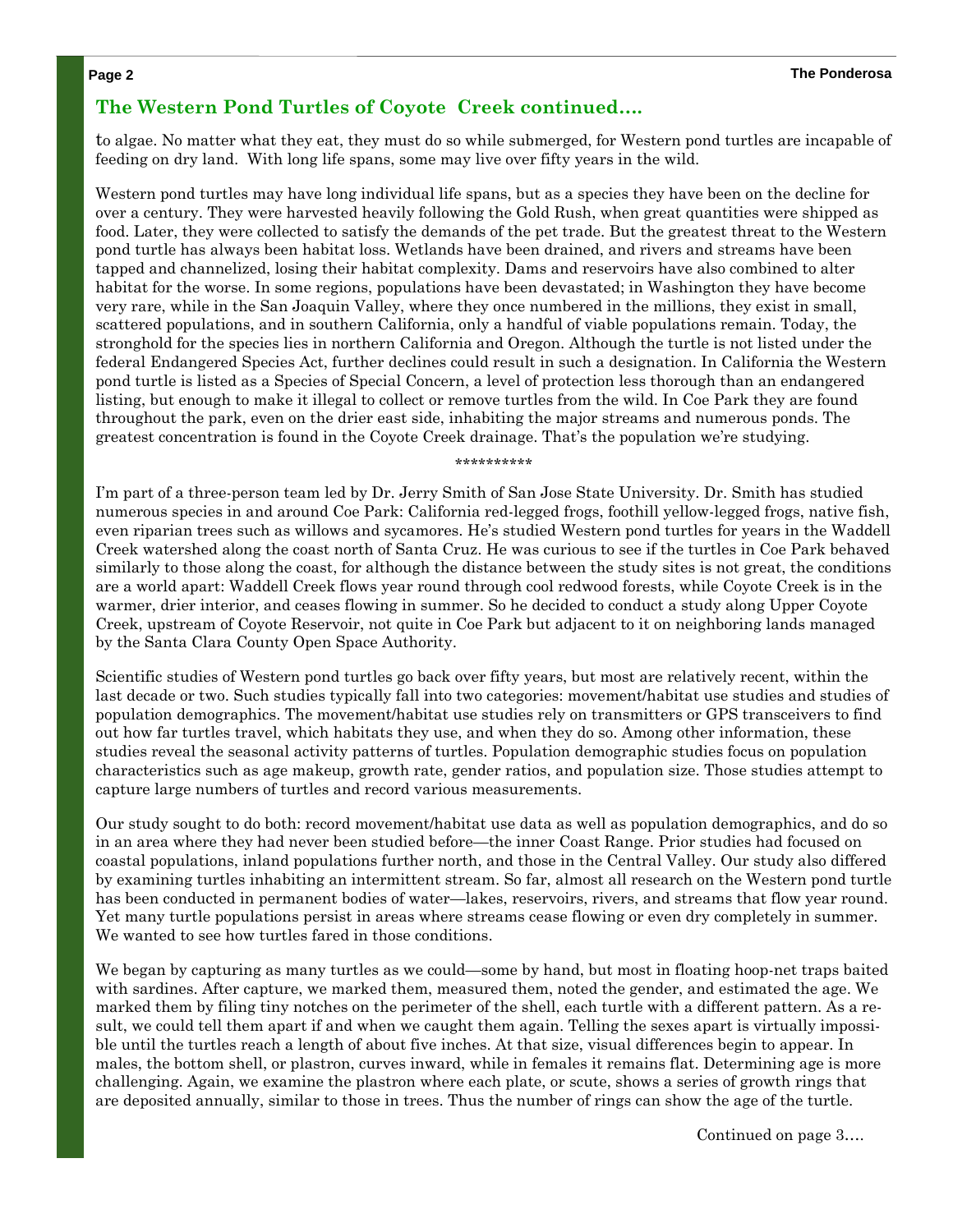#### **Early Spring 2014 Page 3**

## **The Western Pond Turtles of Coyote Creek continued….**

This is not a foolproof method, however, for after the age of fifteen the growth rate is so slow that new rings blur together. Those rings often erode earlier if turtles have scraped against rocks, and for many turtles the plastron was simply too worn to count rings. Unfortunately, this aging method cannot tell us the true age of older turtles.

For turtles we wished to track, we attached a transmitter to the top of their shells, using dental acrylic as a bonding agent. We wanted to get a more or less even mix of males and females. Once we got going, I was typically tracking 20-25 turtles one day every week. What we discovered was eye-opening, to say the least.

#### \*\*\*\*\*\*\*\*\*\*

I must admit that when Dr. Smith asked if I'd like to track turtles along Coyote Creek I was not terribly enthusiastic about the project. I had a preconceived notion that turtles were not only slow and plodding, but sedentary. Frankly, tracking turtles sounded boring, one degree of separation away from tracking oak trees. I couldn't have been more wrong. On the very first week of tracking, one of our turtles moved nearly half a mile. Such behavior turned out to be commonplace, especially by males in spring, when they travel far and wide to mate with as many females as possible. Females, in contrast, were much less mobile. In fact, the ranges of the least mobile male and the most active female were comparable. The most impressive distance we recorded was that of a male that moved from the vicinity of Hunting Hollow to an area just upstream of Coyote Reservoir, a distance of over two and a half miles in one week! That may be an unofficial record, for no other study I read had a turtle moving so far in such a short period of time. Many people I know don't walk that far in seven days.

We had often wondered what the turtles did when the stream began to dry in summer. Would they head for the larger pools and congregate there? Would they travel uphill and over land to nearby stock ponds, or head en masse to Coyote Reservoir? What they did was leave the stream entirely—even if ample water was still present—and head upland, where they would bury themselves beneath dried leaves. You would think that turtles wouldn't travel very far from the stream to do so, and some turtles did not, remaining close to the bank. Others, however, moved considerably farther, in excess of 100 yards. More impressive than distance was the type of terrain those turtles traveled through. It was not unusual for turtles to ascend steep slopes of fifty or more degrees, to heights of 200 feet, and hunker down in a spot you and I would need to use our hands to climb to. If I pointed to a steep hillside well above the creek festooned with sagebrush and poison oak, and told you there were several turtles there on a sweltering August day, you'd question my sanity.

Once upland, turtles did not always stay put. Usually, they would move short distances every couple of weeks or so, until the weather got cold in December. Then they'd settle down for good before returning to the stream the next year.

Our turtles left the stream early due to drying conditions. Turtles living in rivers and streams that flow all year don't do that—they leave streams in late fall when cold weather and rising waters make conditions too harsh for them. Along Coyote Creek, turtles returned to the stream as early as late January and as late as mid-April. Unlike, say, migratory birds those turtles showed a great deal of individuality in the timing of their movements. Still, our turtles spent over half the year on land, and since they cannot feed unless submerged, that's a long time to fast.

Trapping gave us a wealth of information about the turtles of Coyote Creek. The most basic was an idea of population density. We caught 173 turtles in a couple of miles of Coyote Creek, giving us a general idea that the population level was fair but not particularly high. In high density streams with waters that flow all year, we might have caught over a thousand. If catching even that many turtles was surprising, the gender ratio was even more so, for we caught almost three times as many males as females. Evidently, that's not all that unusual for this species because several other studies have shown a pronounced male bias. Does this really mean that Coyote Creek has three times as many male turtles as females? Probably not. Trapped females attract males. Females may be drawn to traps for the food, but males are drawn to the trap by females. There may well be more male turtles inhabiting Coyote Creek than females, but not by a 3:1 margin.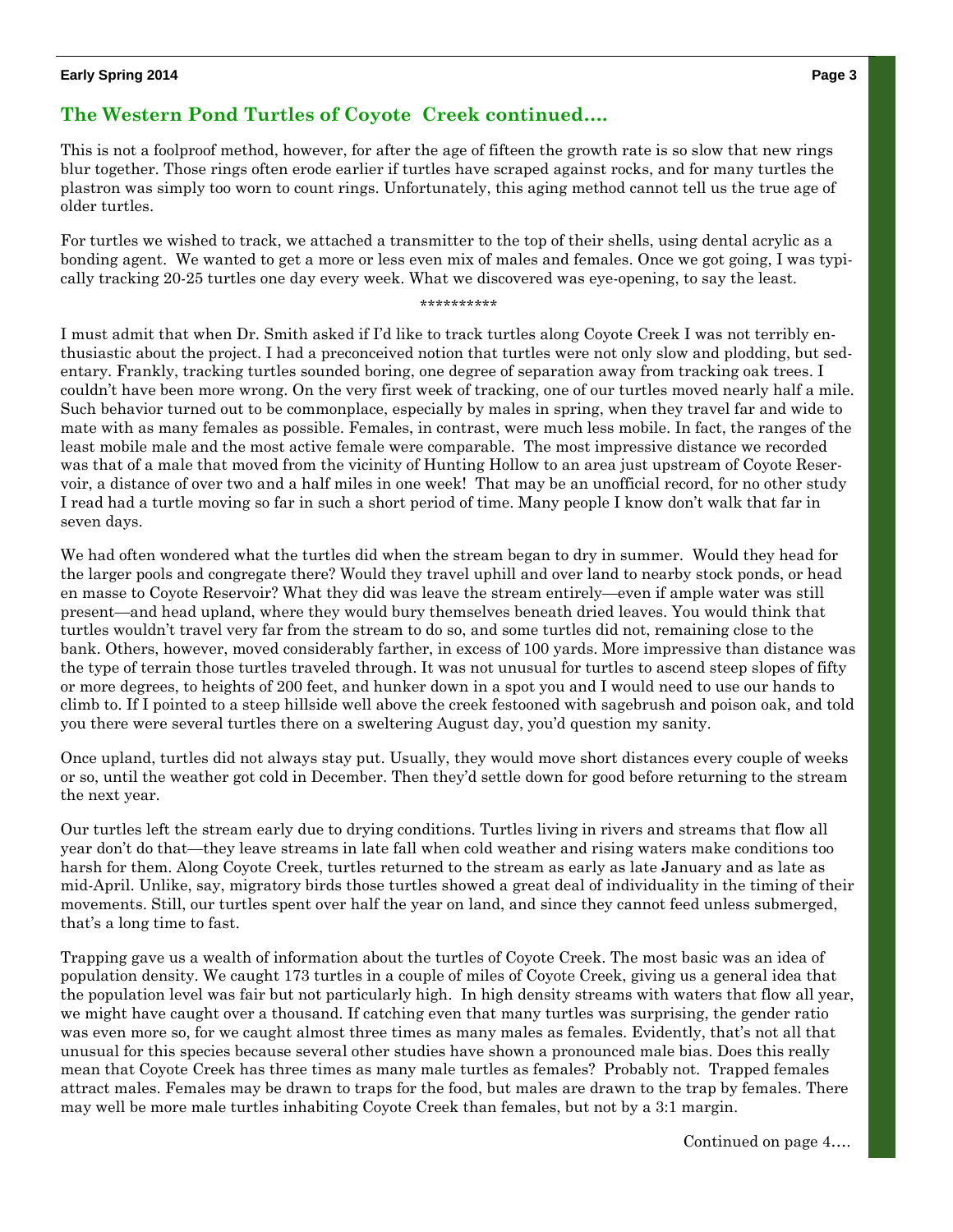### **The Western Pond Turtles of Coyote Creek continued….**

Our measurements also yielded a surprise: adult females were larger than males. This contradicted the results of most other studies, which showed either no discernible size difference between the sexes or had males growing larger. In terms of overall size, Coyote Creek turtles tended to be on the small side compared to other populations. In addition, they grow very slowly. No turtle we remeasured exceeded 10 millimeters in growth in a year, and many grew a scant 2 millimeters or less. In case you're wondering, an inch is about 25 millimeters. Our sample was biased in that we had very little data on hatchlings or one- to three-year old turtles, which certainly grow at greater rates, but we had plenty of juvenile turtles four to six years old, and they grew slowly. I'm guessing the short activity period each year (six or seven months, even less in dry years such as 2013) accounts for both the smaller size and slow growth rate. It stands to reason after all that turtles feeding for only six months a year may not grow as quickly as those feeding for eight or nine months, or all year.

Beyond measurements, we checked our transmittered female turtles for fertility throughout spring and early summer. We did this by extending their hind legs and gently probing the body cavity with our fingers, feeling for eggs, which feel like small lymph nodes. We found that some females did not breed at all, others bred once, and some laid two clutches of eggs. The laying of a second clutch surprised us, but evidently it's not uncommon for the species.

What else did we learn about the turtles of Coyote Creek? On a practical level they're not so easy to find, even with tracking equipment and a couple of helpers. They are masterful at hiding beneath algae and submerged sycamore leaves, among rocks, or in root wads along the bank. On land, they can be equally difficult to find, blending in perfectly with the stones beneath a dense stand of mule fat, or in a woodland beneath the dried leaves of live oaks. Turtles did seem to prefer some stretches of stream to others; we rarely found them in shallow waters with scant vegetation nearby; in contrast, sections with deeper pools, backwaters, and mule fat stands were much more productive. Still, they never ceased to surprise us. Turtles are where you find them.

\*\*\*\*\*\*\*\*\*\*

What does the future hold for the Western pond turtle? If habitat loss continues, it's likely that turtles will continue to disappear from still more areas where they were once common. Another potential threat to the species is a rather recent one, that posed by the increasing presence of nonnative turtles into California's waterways. Several species such as red-eared sliders (*Trachemys scripta*) have now established populations in California, released by pet owners no longer willing to care for them. Although it's premature to predict how much of an impact these newcomers will have on Western pond turtles, their presence doesn't bode well. Nonnative turtles may out-compete Western pond turtles for food resources in an ever-dwindling habitat they now share, while the possibility of disease transmission may be an even greater threat. As if that weren't enough, global warming may turn the entire region warmer and drier, and that could cause the Western pond turtle to vanish from areas where suitable habitat still exists. The future for the Western pond turtle is riddled with question marks, and is thus not especially rosy.

In Upper Coyote Creek and in Coe Park, the turtle may be slightly better off. They are if not abundant then fairly common throughout the park. In fact, it's almost certain that there are more turtles in Coe Park now than in the days before the Spaniards settled California because the construction of ponds years ago provided extra habitat and allowed a larger population to exist here than in the absence of ponds. Coe Park's turtles also appear to be safe from whatever threats nonnative turtles may represent because the park's seasonal streams are too meager to support those highly aquatic species, and the ponds are too remote to serve as convenient release sites for disenchanted pet owners. As it stands, the main threats to Coe Park's turtles lie beyond the park's boundaries. A decade or so ago, the Santa Clara Valley Water District proposed constructing a dam at one of several locations just outside the park. The subsequent flooding of Coe Park lands never came to pass but it's possible something similar could rear its ugly head in the future. Meanwhile, the effects of global warming could seriously threaten Coe Park's turtles if rainfall levels diminish and stream flows decrease. Given present conditions, Coyote Creek provides a habitat that is only marginal; with even less water and a shorter span of time per year with water present, the Coyote Creek of the future may not be able to support Western pond turtles. Hopefully, that scenario won't happen.

\*\*\*\*\*\*\*\*\*\*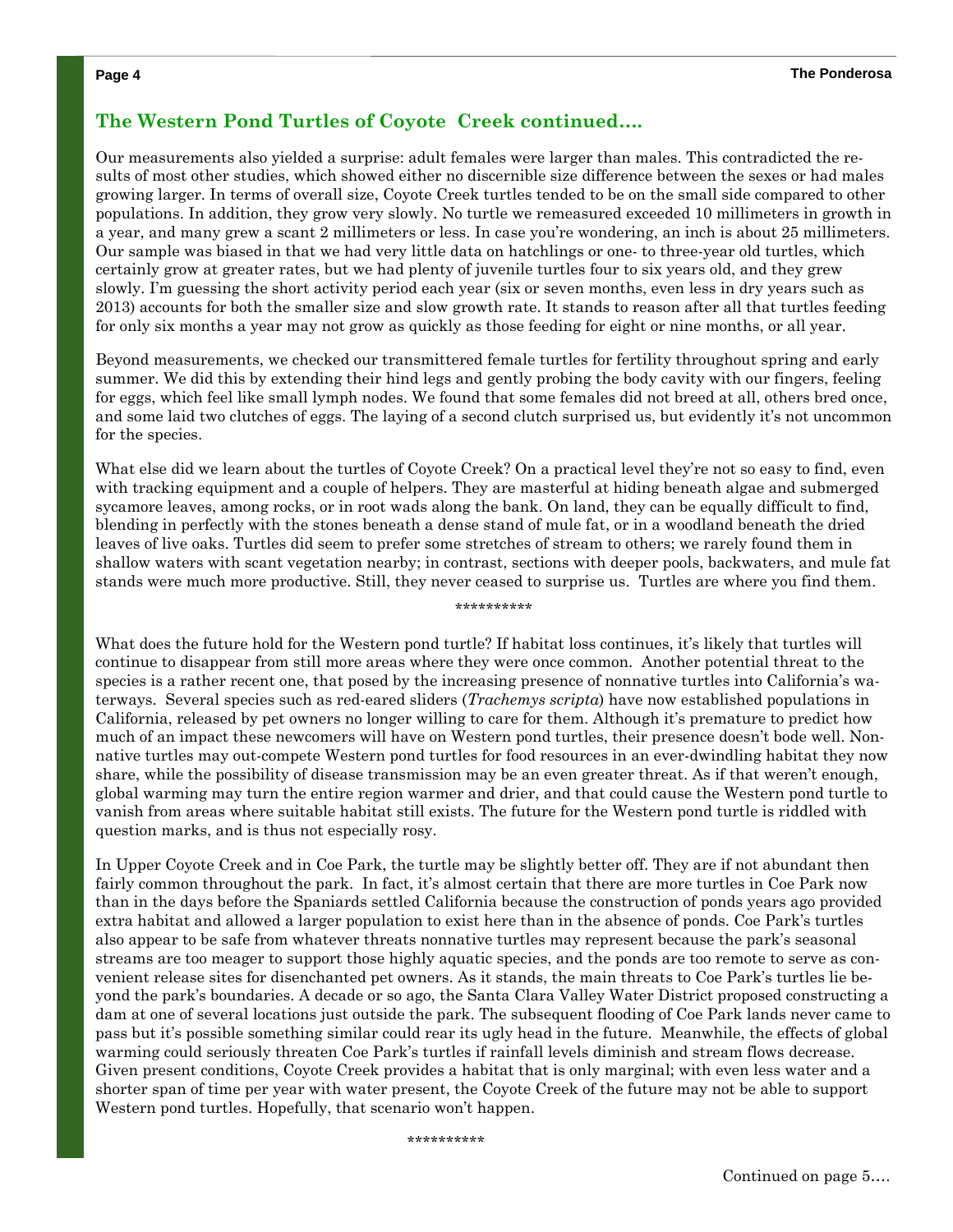#### **Early Spring 2014 Page 5**

# **The Western Pond Turtles of Coyote Creek continued….**

It's May 1972 and a little boy and his grandparents are having a picnic. Excited and restless, the boy wanders down to the stream nearby and begins to explore. He marvels at the abundance of life in the stream; he's never seen anything like it. He's trying to catch tadpoles when he notices a turtle on shore, among stones. He gently picks it up, inspects it, then places it back in the shallows where it soon swims off. What a place! The boy is happy. He believes life will always be like this. His is a simple, carefree world, and he knows little about change, loss, death, and extinction. He wants to come back to this place. He has no idea that it will be almost forty years before he does. The stream is Coyote Creek. The turtle was a Western pond turtle. That little boy was me.

That turtle was the first I ever saw outside of a tank. Forty years later, I found myself studying that same species along the very same banks I explored all those years ago. I wonder—is it possible, given their long life spans, that maybe, just maybe, one of those 173 turtles we caught and measured (and possibly tracked) was the same turtle I saw so very long ago? Probably not; after all, a lot can happen in forty years and just because a creature can live a long time doesn't mean it will. Still, it's possible, and the possibility of such reconnections is what makes places such as Coe Park treasured assets. There's something of incalculable value in a place where, in today's hectic, ever-changing, and diminishing world, you can still see some of the same wild things forty years later, be they Ponderosa pines, wildflower fields, golden eagles, or Western pond turtles. Come to think of it, those tiny notches we incised on the shells of those turtles are pretty distinct, and durable too. I know how to read them. If all goes well, I might just in return to the stream the spring of 2052 and see how my old friends are doing. Who's with me?

A note about the transmitters attached to the pond turtles' shells: The transmitters will probably stay on the turtles' shells indefinitely because the dental acrylic we used as a bonding agent works like cement. If the transmitters did come off, it would probably be due to some force exerted at a pressure point—for instance, when we removed transmitters at the end of the study, we used the tip of a pocket knife to gently work along the edge of the acrylic. After a short time, the entire transmitter would pop off intact. Similarly, if a raccoon gnawed on it, the unit would also pop off, and we had several instances where somehow, a unit popped off. Our main concern was the battery life of the transmitters because they were guaranteed for no more than one year, so we needed to capture the turtles and replace transmitters when we wanted to follow a turtle for more than one year.

Joseph has been a Coe Park volunteer since 1994. He studied Western pond turtles for his Master's degree at San Jose State University and is writing up his thesis.



Western pond turtle. Photo by Sue Dekalb.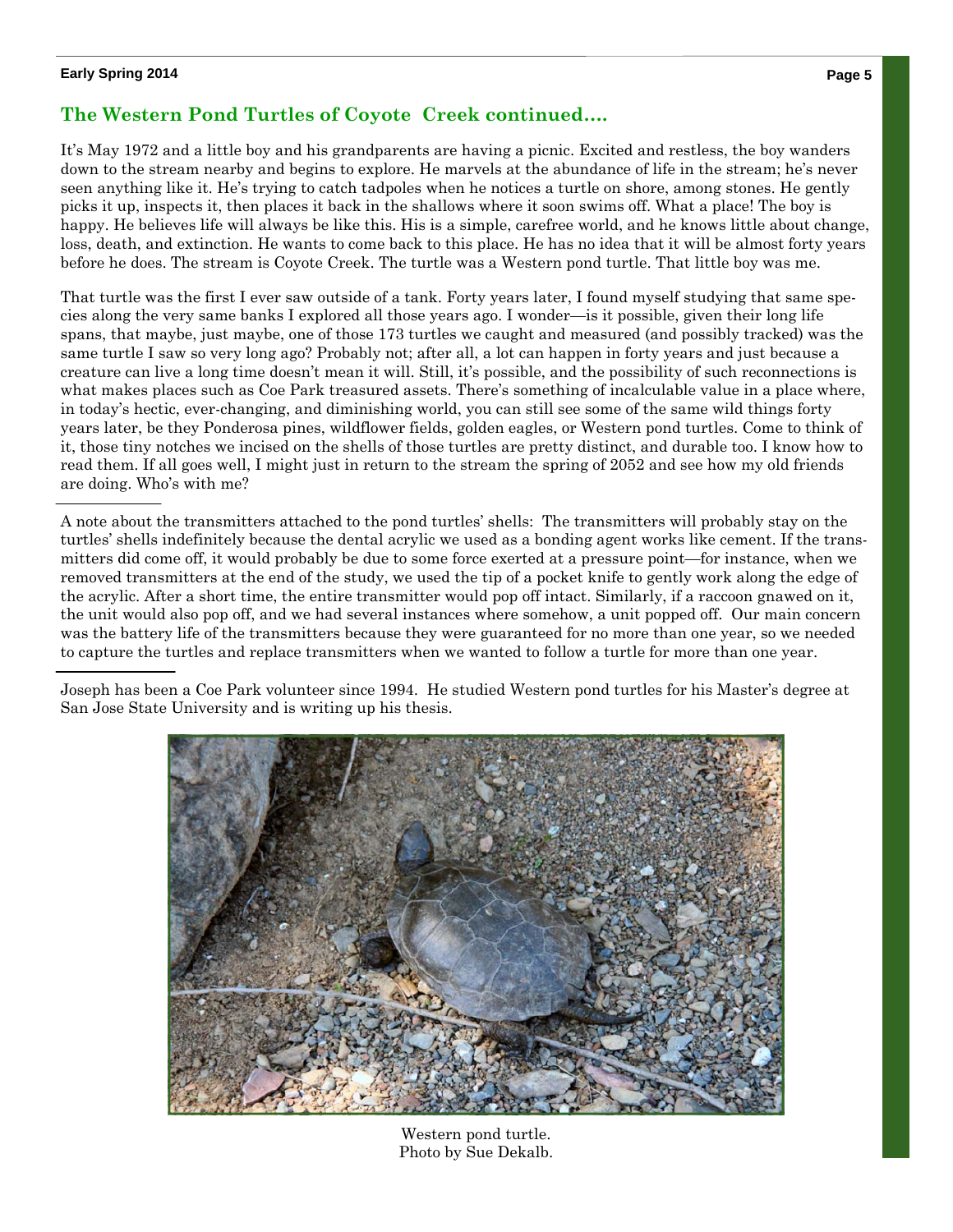# **The Loneliest Manzanita**

## By Winslow Briggs

Coe Park is the comfortable home for two very large species of manzanita: Big Berry (*Arctostaphylos glauca*) and Eastwood's (*Arctostaphylos glandulosa*) manzanitas. These two species grow side by side along Pine Ridge, Middle Ridge, and Blue Ridge, and are easy to tell apart simply by looking at the youngest twigs. For *A. glauca*, they are completely smooth, and for *A. glandulosa* they are hairy. If there has been a fire, they are even easier to tell apart. *A. glandulosa* sprouts enthusiastically from the swollen base of the trunks and reappears, hale and hearty, with the first rains. *A. glauca* can reproduce only from seeds and it may take a couple of years for the seedlings to poke up out of the scorched ground.

Former Coe Park ranger Barry Breckling was certain that a third species was hiding somewhere on Blue Ridge north of the Hobbs Road intersection. He provided Dick Rawson and me with approximate coordinates and we embarked on a Manzanita hunt. To our delight, we came on it right where Barry said it would be— *Arctostaphylos manzanita*. It was on the southwest side of the Blue Ridge Road and hence escaped the fury of the Lick fire.

What Barry hadn't mentioned was that it was huge! We returned subsequently with a 100-foot tape to get some of its dimensions. From the top its crown was somewhat oval in shape with one axis 32 feet long and the other 38 feet 11 inches long. We triangulated its height and determined that it was approximately 56 feet high. The tape measure stretched around its base proclaimed its circumference at 8 feet 3 inches.

The smooth bark was a rich dark chocolate brown and the leaves were a dramatic dark green alongside the gray-green leaves of its two sister species. Its leaves were also considerably narrower. Taxonomists have distinguished a total of six subspecies, two of which are reported in the Bay Area and until this giant shrub flowers and sets fruit, we'll have to remain uncertain as to whether it is ssp. *laevigata* or ssp. *manzanita*. After making the measurements and taking photos we wandered along the ridgetop in both directions in a futile effort to find another specimen. Apparently they are there—or at least were there—as there are a few collection records of *Arctostaphylos manzanita* on Blue Ridge. They may have been taken out by the Lick Fire. This big fellow is obviously pretty lonely.



 The Loneliest Manzanita. The Lonenest Manzanita.<br>Photo by Winslow Briggs.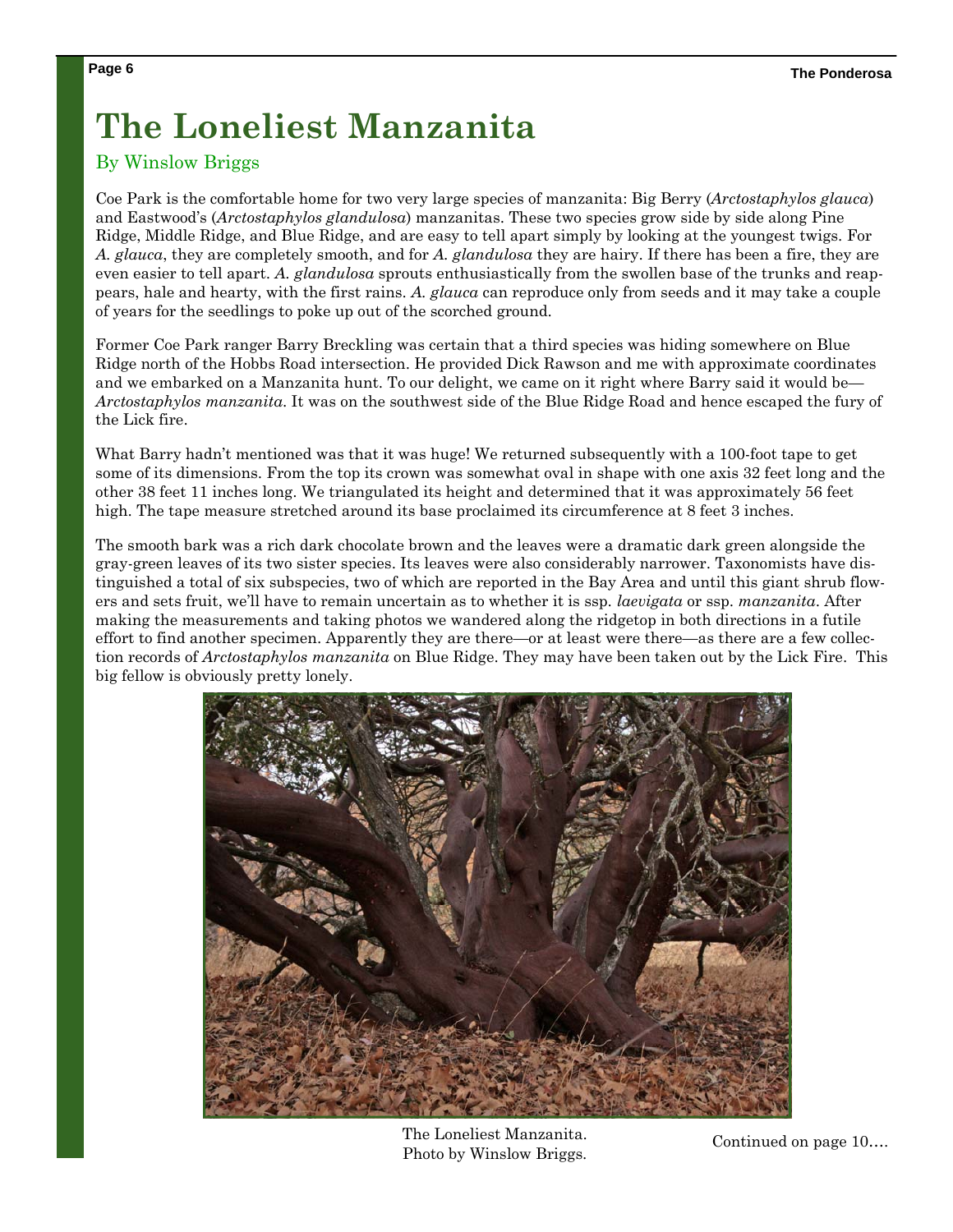# **Park Events and Information**

Mark your calendars—important dates and other announcements

Also visit www.coepark.org for more information about all activities.

## **Rain Coats and Rubber Boots (or shorts and T-shirts depending on the weather)**

Saturday, March 8, 10.30am to 1.30pm at the Hunting Hollow entrance, rain or shine. We'll hike down the creek, scavenger hunt, perhaps enjoy a boat race (toy boats furnished) or a duck race. Bring a picnic lunch. For more information, please call Chere at 408-683- 2247 or Kitty at 408-842-6215, or visit www.coepark.org.

#### **Wildflower Ride** (bring your own horse)

Sunday, April 13, Hunting Hollow entrance, 10.00am. Contact Chere at 408-683-2247 or Kitty at 408-842- 6215, or visit www.coepark.org.

### **Ranch Day**

Saturday, May 17, 10:00am-3:00pm at Hunting Hollow. (Rain date June 7). For more information, please call Chere at 408-683-2247 or Kitty at 408-842-6215 or visit www.coepark.org.

## **Bat Boxes in Hunting Hollow**

If you've hiked or ridden down Hunting Hollow recently, you might have noticed some activity as park staff and volunteers work to install bat boxes. The team hopes to have the boxes installed by early spring so the bats can check them out when they return in April. When the bat boxes are inhabited, we'll be organizing interpretative programs starting in the summer to educate people about how useful these creatures of the night are. The programs will provide fascinating facts and dispel the myths about bats that make people fearful of them.

We'll provide more details in the next issue of The Ponderosa.

Chere Bargar starting to construct the bat box near the trail to Fish Pond.

Photo by Sue Dekalb.

### **Trail Work Days**

#### Saturday, March 22

Meet at Hunting Hollow, 8.00am, for hot drinks and donuts. We will leave the parking lot at 8.30am for the work site. For more information, please call Chere at 408-683-2247 or Kitty at 408-842-6215 or visit www.coepark.org.

#### **More Trail Work Days**

Lend a hand every second Saturday at 9.00am for trail work. Venues will be posted on the Coe Park website nearer the time. For more information visit www.coepark.org or email Ranger Cameron Bowers at cameron.bowers@parks.ca.gov.

#### **Fungus hike**

In the last issue of The Ponderosa, we described a fungus hike we were hoping to offer at the park. Given the complete lack of rain, there's a complete lack of fungus, so we'll reschedule the fungus hike next winter or spring when we hope there'll be lots and lots of rain and lots and lots of fungi.

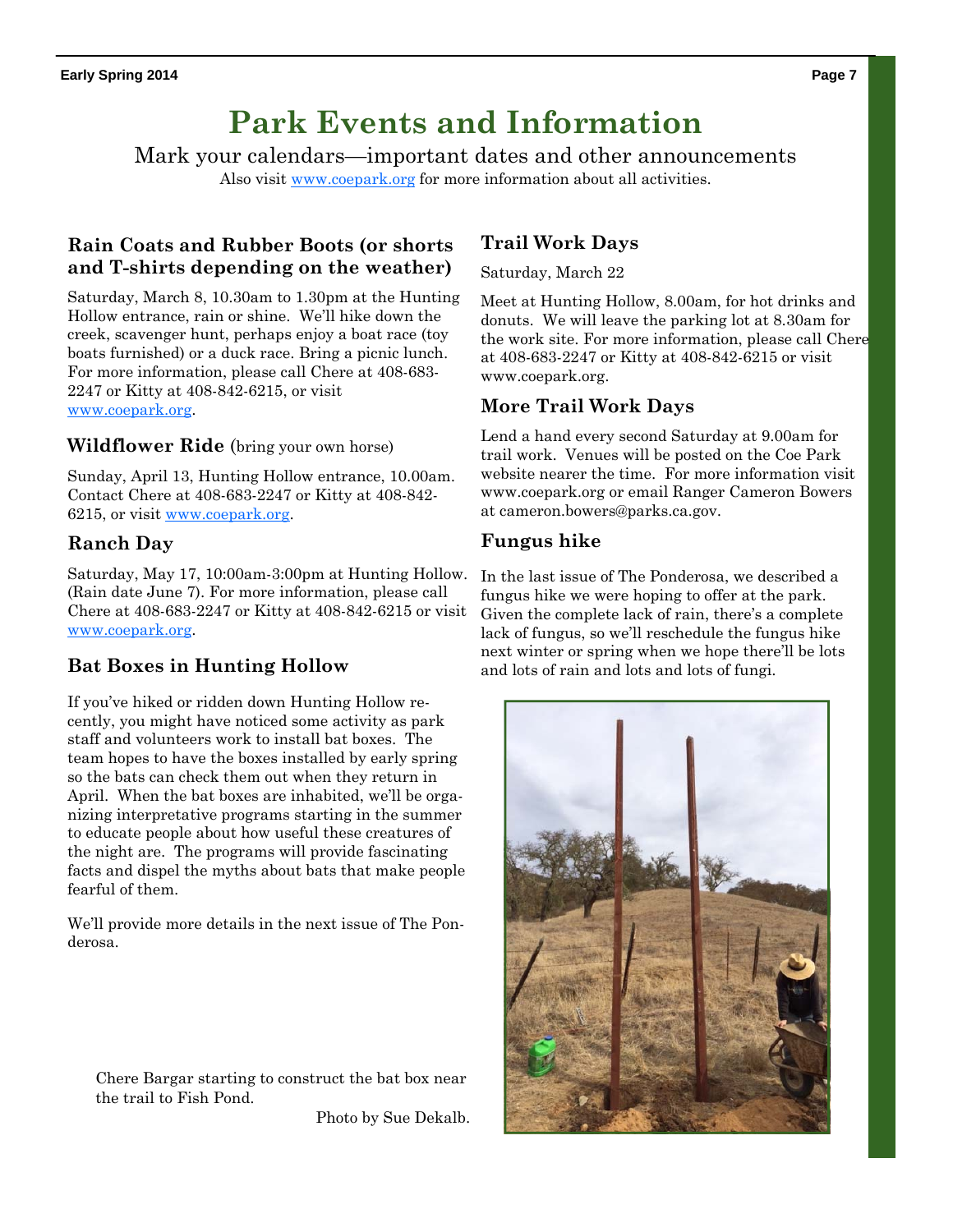# **News from the Board of the Pine Ridge Association By Ron Erskine**

The board of directors of the Pine Ridge Association met on Tuesday, January 14, at the Gilroy Library. Election results for the board of directors were announced as follows: Diana Goodwin, Steve McHenry, and Ron Erskine were re-elected to the board. Diana was re-elected president, Ron Erskine as vice-president, and Steve McHenry was appointed secretary.

Prior to the board election, Peter Verbica had stepped forward as a candidate for the board. There were now four candidates for three board vacancies. Due to Peter's unique connection to the park (he is Henry W. Coe, Jr.'s great-grandson) and impressive resumé, the board was anxious to find a way to seat him. Cynthia Leeder expressed her desire to continue as treasurer but to step down from the board, which created a vacancy. Peter was appointed to the board to complete Cynthia's term. See details below.

The main topic of the January 14 meeting was a review of the estimated income statement for 2013. Despite the return of \$30,077 from the Coe Park Preservation Fund, significant grants and expenditures for the year resulted in a \$12,538 loss. A \$27,000 grant (matched by the state) for repairs to halt decay of dangerously fragile Gilroy Hot Springs cabins, grants for benches, and increased insurance costs were the main costs resulting in the loss. In addition to discussing ways to lower costs and the need to more carefully consider Department of Parks and Recreation requests for funds not at the heart of our charter, the board discussed possible additional funding ideas such as a year-end giving drive.

The scheduled PRA board meetings for 2014 are as follows (all Tuesdays): March 11, May 13, July 8, September 9, and November 11. Meetings are held from 6:30 to 8:30 in the meeting room of the Gilroy Library. All PRA members are welcome to attend. If you would like to place something on the agenda for a board meeting, email Diana Goodwin at diana@diacomm.com prior to the meeting.

#### **Introducing Peter Coe Verbica**

It is unusual for the PRA board to have a member outside the population of volunteers and PRA members that most of us are familiar with. We are excited to introduce Peter to you and to welcome him to the board.

Peter grew up doing ranch chores on the San Felipe Ranch just north of Coe Park. He went to school in Morgan Hill, then Bellarmine, Santa Clara University, Santa Clara University School of Law, and MIT. Peter currently works at Merrill Lynch in the Wealth Management Group's Silicon Valley complex. Peter has written a collection of cowboy poems called "A Key to the Grove and other Poems," which is available from Amazon. Peter expressed to the board his desire to reconnect with the lands he knew so well growing up. When you see Peter at the park, say hello. He'll appreciate it.



Grizzly Falls from the west. Photo by Mike Meyer who was clinging tenaciously to a very steep hillside when he took it.

Wouldn't it be nice to see that much water coming over the falls now!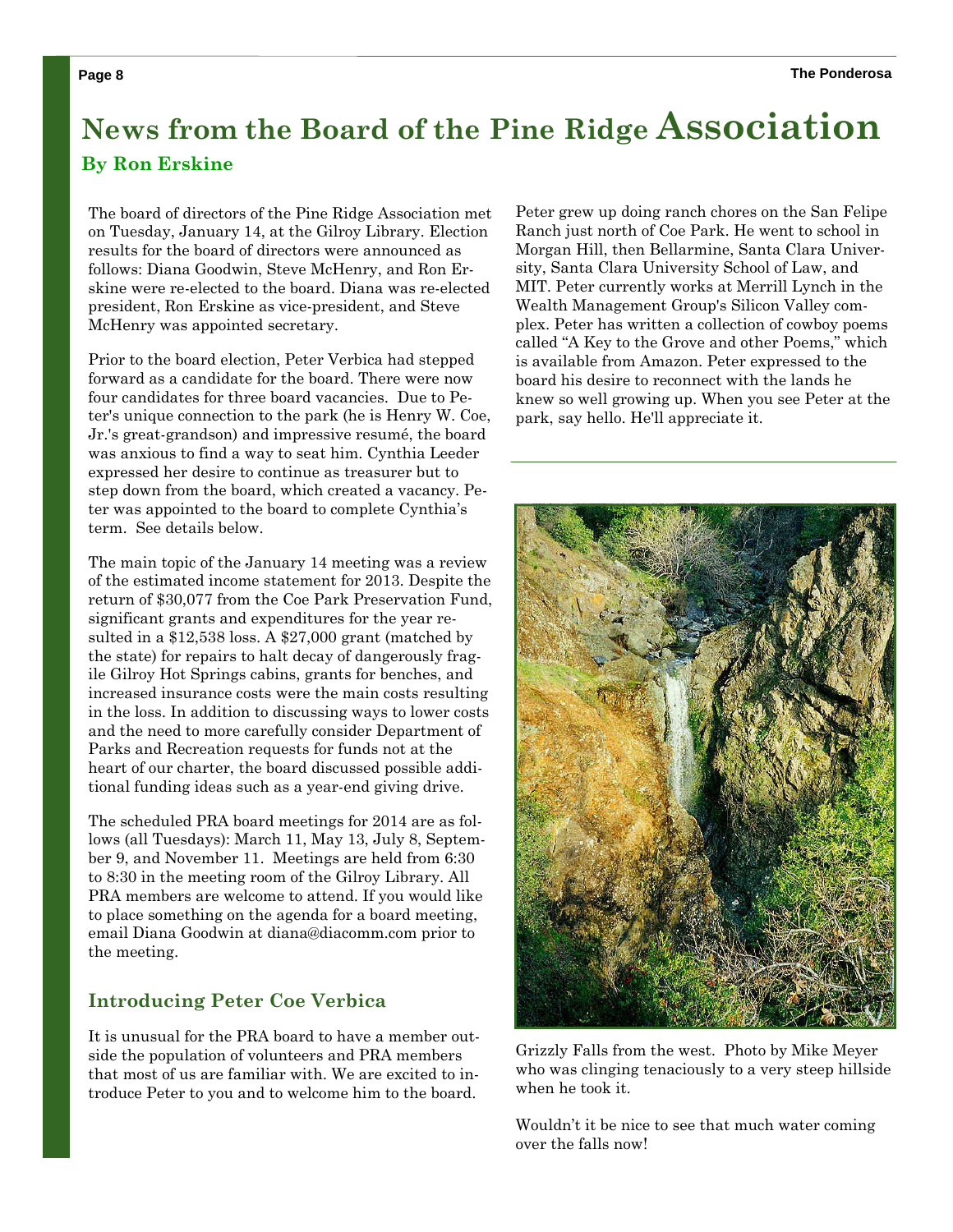# **Indian Camp**

## By Mike Meyer

I went up the mountain climbing along the face of it from the creek to the top, about four miles. Near the top the road curved in a horseshoe and on the low edge the mountain dropped steeply in thick dry grass and there were oaks and a little used trail that cut through the grass at an angle and I went down the trail.

Through a patch of chaparral and then the tilt of the land rounded and fell away on both sides and formed a ridge coming up from below. The trail petered out under the oaks but someone had wired a boar's jaw bone and teeth to a tree limb at the place where it turned. I went off the ridge back and down the north face and could follow the trail again. The trail went under oaks and in the drainages, under bays, and you kicked the dry grass as you walked and the grass and fallen leaves broke and crackled under you.

The trail went up a little channel then crossed over clean grey rock and back down the other side. I went across a broad meadow with a fallen and broken oak, the grass yellow in the sun, then went down another face and across another meadow, always heading down.

About a mile down, I sat on a rock ledge at the creek and ate and rested. A sycamore blocked the sun and the leaves were green and yellow, bright and cheery under sunlight. I ate cheese and bread and had a couple nuts and drank water. There was no water and the sand was white and the boulders were the white of dry algae. Then I crossed the dry bed and went on a path up the creek under heavy tree cover.

There was a still pool, the water green and thick, like a soup, covered with a film of pollen. The pool was low, no more than 18 inches. There had been no rain to speak of for six or seven months. It seemed there should have been a few hold-out sucker fish, but there were none.

On a land bench at the Big Canyon opening was a small flat clearing in the trees. The great hill of Cordoza Ridge came down thick with trees and the sun came through the trees on the hill. I sat in the dappled light with the trees all around, like at home, sat on the dirt the color of charcoal and the grass and the fallen leaves. There was a grinding stone under some dead branches. I looked across the clearing through the thick shade and imagined a girl kneeling and a woman under the trees beyond the clearing and somewhere nearby two men with faces smeared with white ash hiding above a deer run.

I watched some cloud wisps clumped like a wad of grass in the deep sky. A sycamore with the sun in it was yellow and green and the yellow held the sun and was sharp. Each thing had me, and I sat a long time noticing the tree and then the cloud. Then I spread a thick shirt on the dirt and lay with my head on the pack and fell asleep.

# **David Hornby**

David Hornby died on January 24<sup>th</sup>, losing a battle against cancer. He volunteered at Coe Park for over 20 years. He led nature hikes and cooked at the TarantulaFest and on volunteer ride-alongs. Dave was a gourmet cook and in recent years he judged major barbecue competitions. I always enjoyed talking about food with him and sometimes cooked alongside him at his house. In earlier years Dave often rode his bike up to the park, not an easy feat. I had a picture of Dave on the corkboard above my desk. Someone had caught him in very grubby clothes; he was probably working on some earthy Coe project. He had a broad smile in the photo and someone had written below it, "will work for food." I'll always remember Dave for his easy, good humor and his passion for great food. There will be no service for David at his request, but he said that donations could be made on his behalf to the Monterey Bay Aquarium (http:// www.montereybayaquarium.org/).

Barry Breckling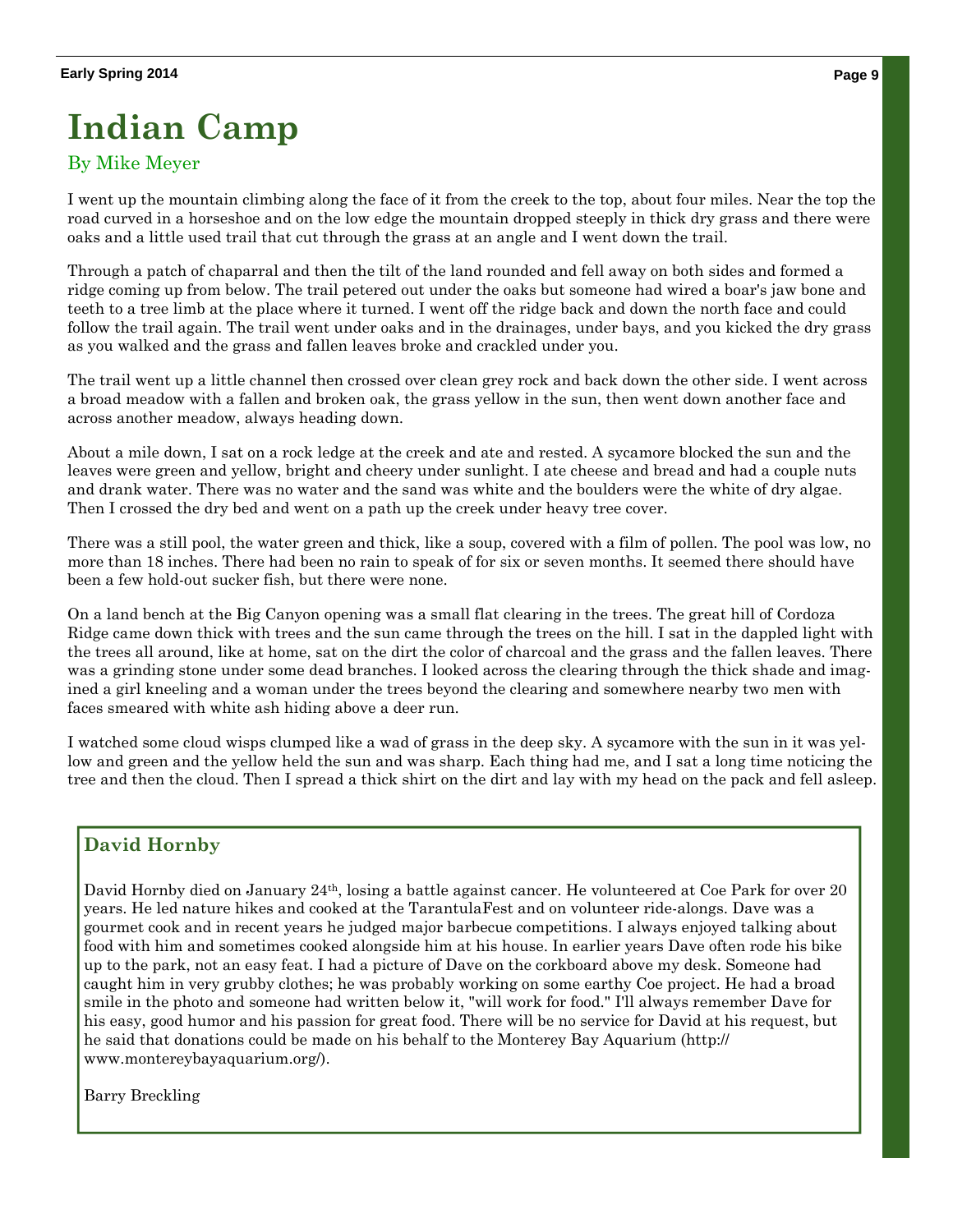# **PRA New Members**

#### **We are pleased to welcome the new members listed below. Thank you for your support.**

We need your help to keep our membership list current and accurate. If you have any questions regarding your membership or to let us know of any change of address, please contact us. If you have chosen to receive *The Ponderosa* electronically and, for some reason, it is undeliverable, we will send the next issue via USPS.

> Gregory Edwards, Half Moon Bay Joe Fabiny, Morgan Hill Larry Fitterer, Morgan Hill Dennis Hilgenberg, San Jose Marilyn Lang, Saratoga Kimberly & David Leiser, Morgan Hill Nancy Moore, Morgan Hill David Newton, Boston, Mass. James Pearson, Gilroy Eric Petersen, Salinas Chris Rife, Redwood City Pearle Salters (apologies for misspelling your name in the last issue)

Email: membership@coepark.net US mail: 9100 East Dunne Avenue, Morgan Hill, CA 95037 Phone: 408-779-2728

#### The Loneliest Manzanita continued….



*Arctostaphylos manzanita* on Blue Ridge. Photo by Winslow Briggs.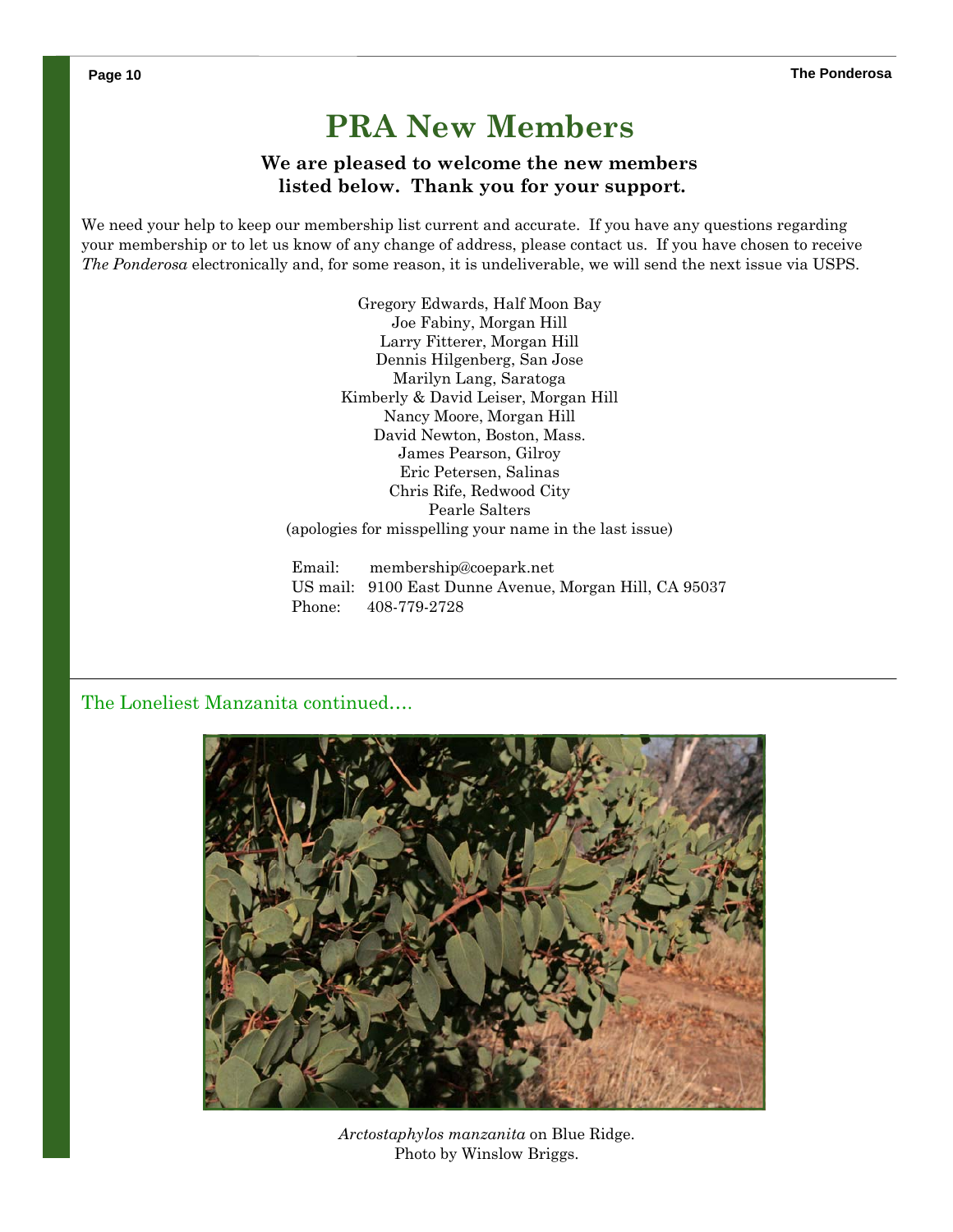#### **Early Spring 2014** Page 11 **Page 11** Page 11 **Page 11** Page 11 **Page 11**



# **News from Gilroy Yamato Hot Springs**  by Laura Domínguez-Yon

The new year is the time to reflect on past accomplishments and look toward future goals. So, what has been accomplished at Gilroy Yamato Hot Springs (GYHS)? And what do we hope to accomplish this year? Here's a summary.

#### **Our accomplishments:**

- Vandalism reduced
- Historic structures protected
- Increased public awareness
- Increased number of visitors
- Funds raised
- Increased park volunteer participation

You can find more details at www.GilroyYamatoHotSprings.org. There's also a link to the site from www.coepark.net.

Given the reduced resources available from the Department of Parks and Recreation, GYHS needs to become self sufficient when offering activities on site. Therefore we need to procure equipment and additional volunteers to fill in the gaps.

#### **Our winter 2014 wish list**

The following items will make it possible for fundraising events to continue to provide the maintenance and support services so we can continue to protect, preserve, and restore public access to GYHS:

- 10 folding picnic tables
- Folding chairs, heavy duty and durable
- Folding tables, heavy duty and durable
- Popup  $10x10$  canopies
- Popup  $10x20$  tents
- Portable generator
- Outdoor heaters
- Small cargo trailer

Please contact us if you can help with any of these donations. See www.GilroyYamatoHotSprings.org for more information.

Volunteers contribute many different talents and ideas to help us accomplish our goals. Gael Troughton is developing HO-scale miniature model kits to introduce us to a worldwide market of miniature train enthusiasts. Evelyn Pellen, watercolorist, donated the license to use her images on note cards. Mitsi Shine donated the license to use her beautiful watercolor of the GYHS shrine.

Our thanks to all GYHS supporters for your many contributions. We wouldn't be where we are without you.